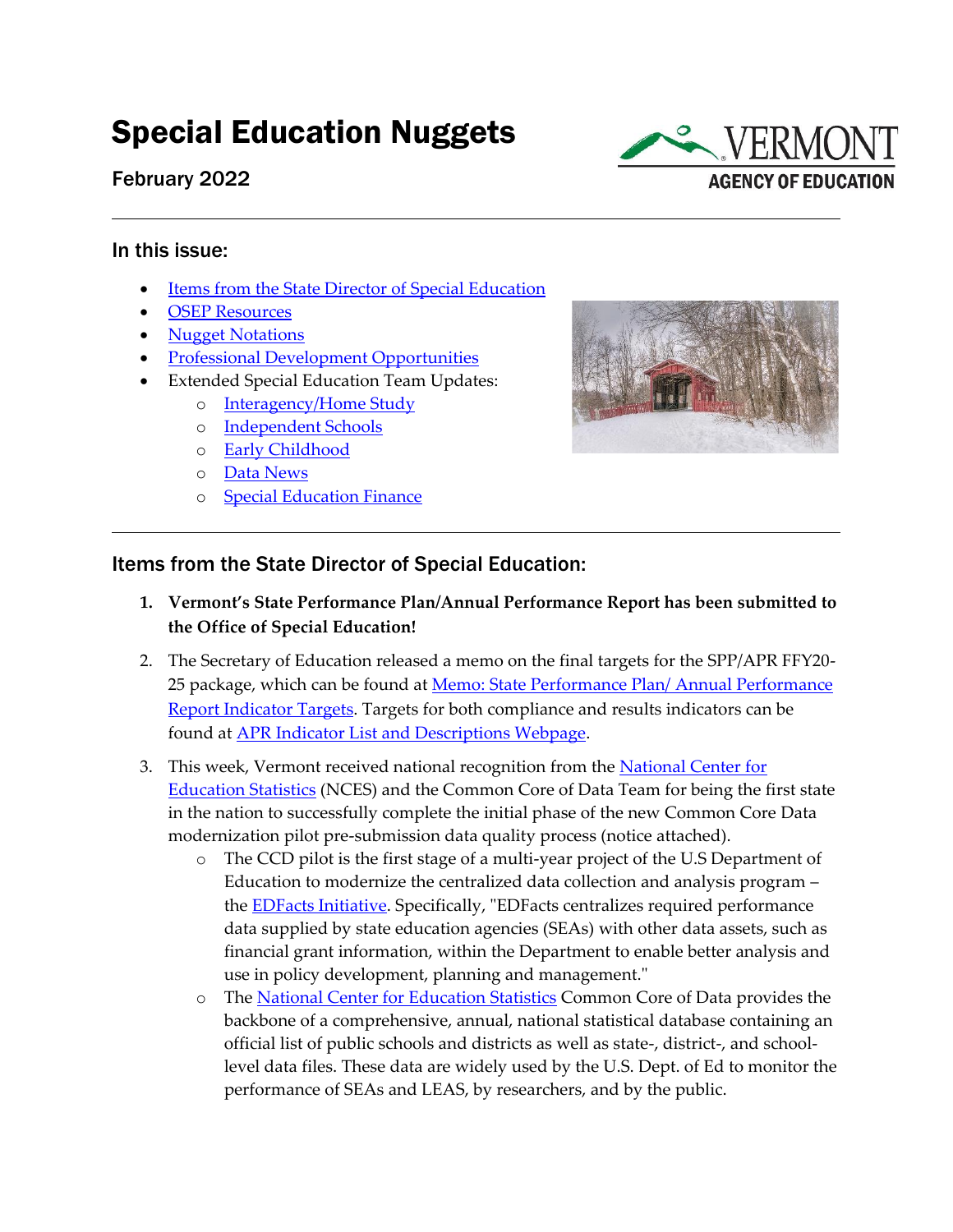- o Special kudos go to Lila Denton of DMAD's Federal Reporting Group as well as DMAD's Data Quality Group for pushing Vermont to the top of the class on this rigorous new method for maintaining federal compliance in core required reporting processes!
- o [Wendy](mailto:Wendy.Geller@vermont.gov) I. Geller, Ph.D., Agency of Education Division Director, Data Management & Analysis Division
- 4. Agency Special Education Team- job posting on School Spring: Full Posting link (LINK CLOSED FEB 1)
- 5. Special Education Recent Guidance, News and Events | Agency of Education [\(vermont.gov\)](https://education.vermont.gov/student-support/vermont-special-education/recent-guidance-news-and-events) has a new look- share your thoughts with [Sabine Perry.](mailto:Sabine.perry@vermont.gov)

# <span id="page-1-0"></span>OSEP Resources

State Director, Jacqui Kelleher, has been sharing out **OSEP** resources as part of her quarterly State of the State webinars. The list below reflects the OSEP Resource information that has been sent during the 2021 Calendar Year.

### **[TA&D Project Logic Model and Conceptual Framework](https://osepideasthatwork.org/find-a-resource/tad-project-logic-model-and-conceptual-framework)**

### **Updated: Thursday, December 2, 2021**

OSEP has developed a project conceptual framework to articulate the underlying components that we envision for all TA&D projects.

### **[Large Scale Assessment](https://osepideasthatwork.org/find-a-resource/large-scale-assessment)**

### **Updated: Monday, September 27, 2021**

The Online Accommodations Bibliography allows users to search a compilation of empirical research studies on the effects of various testing accommodations for students with disabilities.

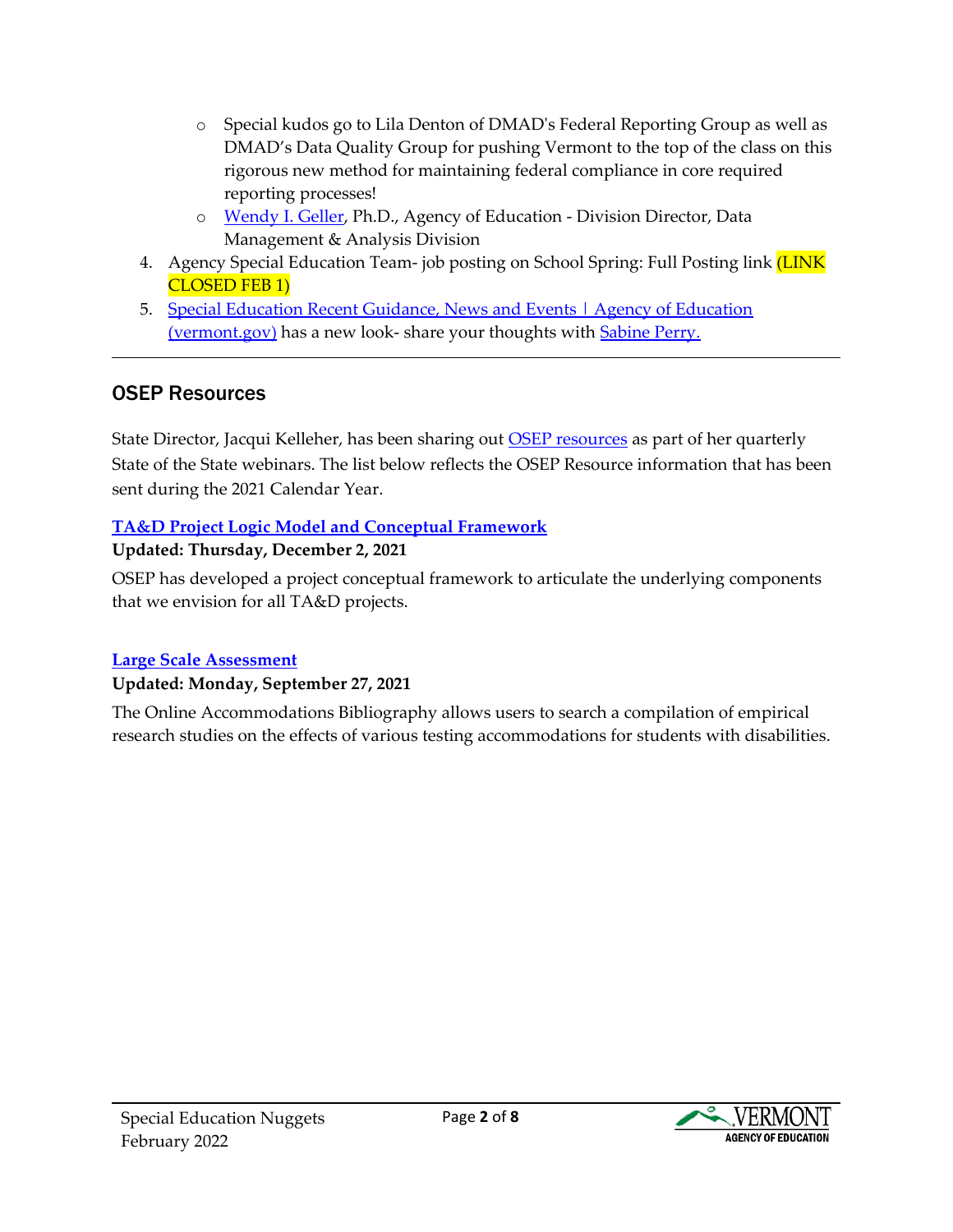### Nugget Notations

<span id="page-2-0"></span>Dear Dr. Kelleher,

My daughter is a Junior at The Mount Mansfield High School. Currently she is receiving Special Education services. My daughter has worked with since her Freshman year. has consistently demonstrated a deep commitment to supporting her students' emotional wellbeing and educational successes. The encouragement has helped her to face and move through (one step at a time, one assignment at a time) the many challenges of being a teenager with special needs during the COVID-19 pandemic. has supported to create new habits, new strategies, and a new mindset to confront her emotional, intellectual, and social challenges. As a parent, I so appreciate calm presence, dedication to all of her students, and her rigorous professional standards. There were many times during the early months of the pandemic that vas feeling isolated and overwhelmed. Must made every effort to consistently connect with  $\blacksquare$  and motivate  $\blacksquare$  to continue completing her work. weekly meetings with **Music provided** a solid emotional and educational safety net.

As a mental health provider in the community, I understand the amount of emotional and physical energy that all of our amazing educators are offering to our communities. Our family is deeply grateful for all of your hard and diligent work during these very challenging times. A BIG BRAVO!!!!!

**Directors,**

**When you have a chance, please send your Nugget Notations to the [AOE.SpecialEd@vermont.gov](mailto:AOE.SpecialEd@vermont.gov) so that we may share the work, out of the box thinking, recognition of individuals or groups within your districts. Simple format submission**

SU/SD:

Individual or Group:

Details on Recognition (1-3 sentences):

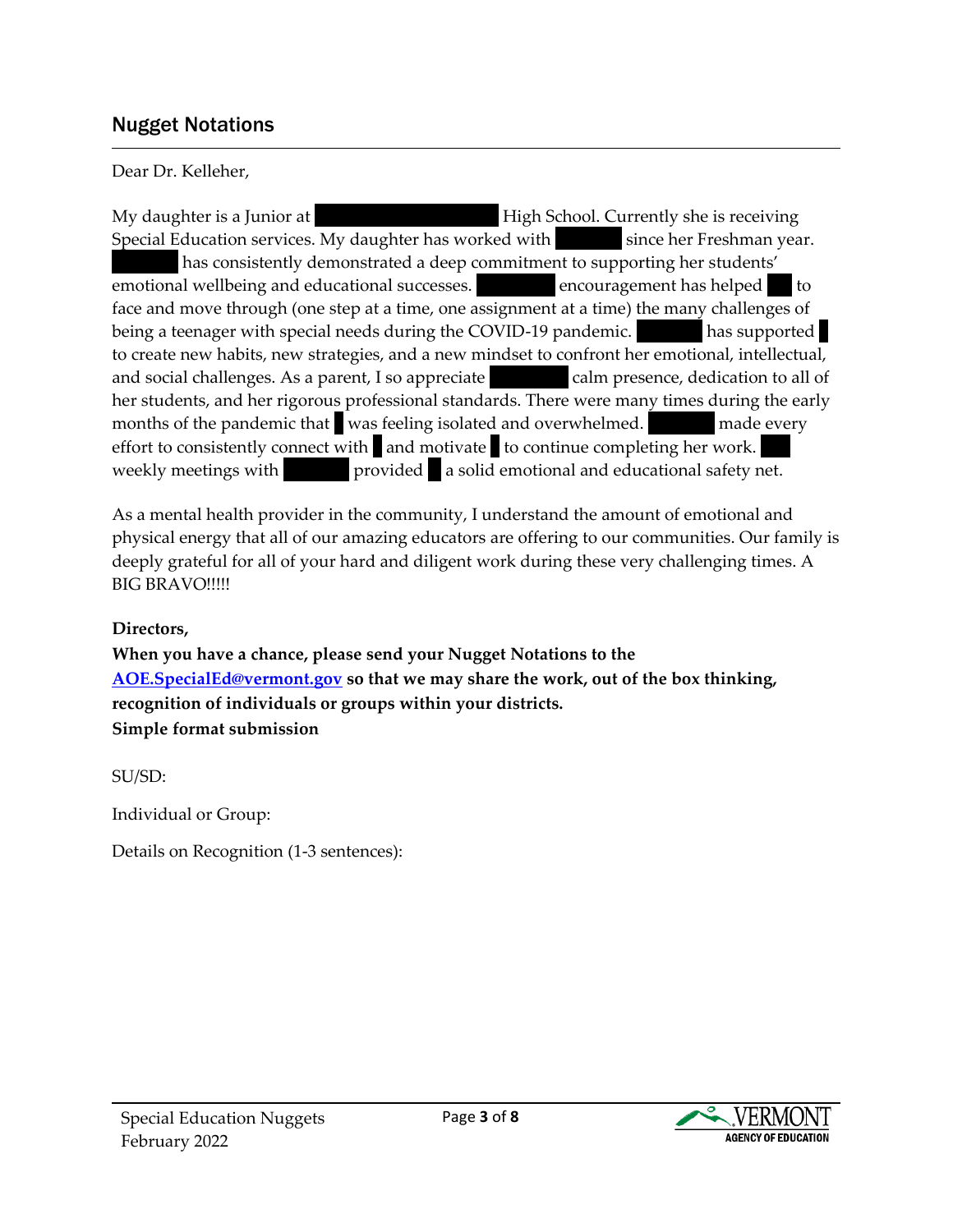# Professional Development Opportunities

### <span id="page-3-0"></span>**Special Education Rule Changes Webpage:**

[Special Education Rule Changes](https://education.vermont.gov/student-support/vermont-special-education/rule-changes) pre-recorded webinars are made available in advance of Live Office Hour sessions. Live Office Hours are optional, Live Office Hours is an open space for informal technical assistance and will not be recorded.

### **February 2022 Webinar:**

[Rule Change: Determining SLD \(Specific Learning Disability\) Without Discrepancy Model](https://education.vermont.gov/student-support/vermont-special-education/rule-changes#feb-2022)

Pre-recorded Webinar: Available on February 7, 2022

RESCHEDULED - Live Office Hours: February 14, 2022, from 9:00am-11:30am

**Parent Information Sessions on Rule Changes:**

February 28, 2022, from 9:30-11:00 a.m. and 6:00pm-7:30 pm

### **General Supervision and Monitoring Webinar:**

Information can be found on the [General Supervision and Monitoring webpage.](https://education.vermont.gov/student-support/vermont-special-education/general-supervision-and-monitoring-system) There will be a Q&A session on the Special Education Monitoring submissions due by March 15, 2022.

A brief overview of what is due by March 15. Questions on the submission of Indicator 11, Indicator 13, and Summaries of Performance will be answered and discussed. This event is open to all Special Education Directors and district staff involved in Special Education monitoring submissions. Attendance is strongly encouraged, especially for new staff.

[February 15, 2022, from 9:00am-10:00am.](https://education.vermont.gov/calendar/question-and-answer-session-on-the-sped-monitoring-submissions-due-by-031522-virtual) This event will not be recorded.

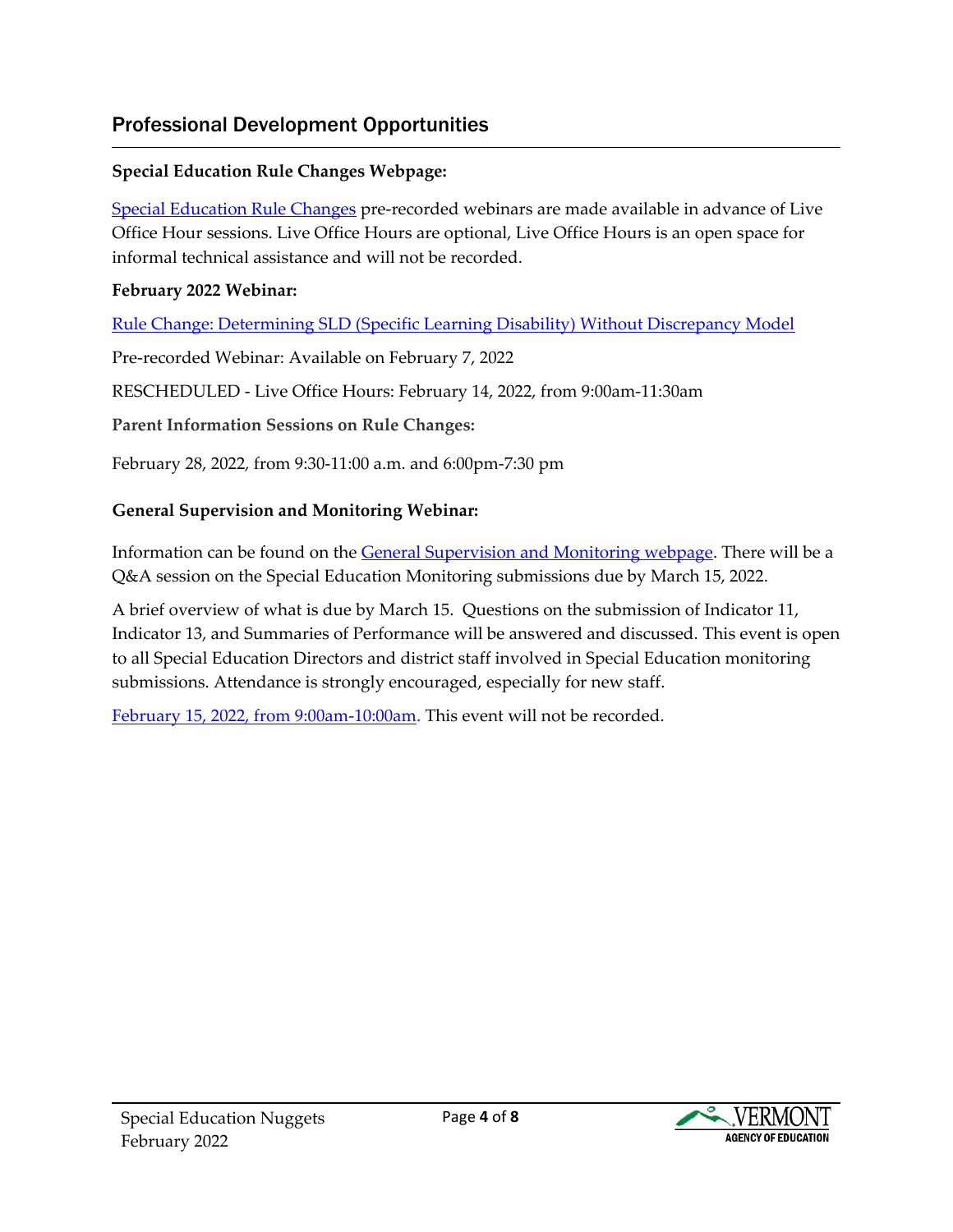# Extended Special Education Team - Updates



# <span id="page-4-0"></span>Interagency/Home Study:

Hello everyone,

There have been a few items brought to our attention since the last CSP was updated three years ago. In an effort to address those items, please find a revised Coordinated Services Plan (CSP) and revised Facilitator's Guide on the AOE Interagency [Webpage](https://education.vermont.gov/vermont-schools/school-operations/interagency-coordination)

These small additions made will make a big impact on our system re: data collection, ensuring we have the appropriate information for residential referrals and gathering the right information early on.

### **The additions are as follows:**

- ➢ Pg. 4**: CSP Checklist**: Documentation of Authority for Medical and Educational Decision-Making -- for children/youth not in DCF custody, the packet must include documentation of who has authority for medical and educational decision-making. This can be provided through both parents signing the CSP, or documentation of sole decision-making authority from court approved custody orders, divorce agreements, or adoption orders.
- ➢ Pg. 7: **Which of these describe the child/youth as identified by family** *(Check all that apply):*
	- ☐ Abenaki
	- ☐ Alaska Native
	- □ American Indian
	- □ Asian
	- □ Black/African American
	- ☐ Middle Eastern or North African
	- ☐ Native Hawaiian/Other Pacific Islander

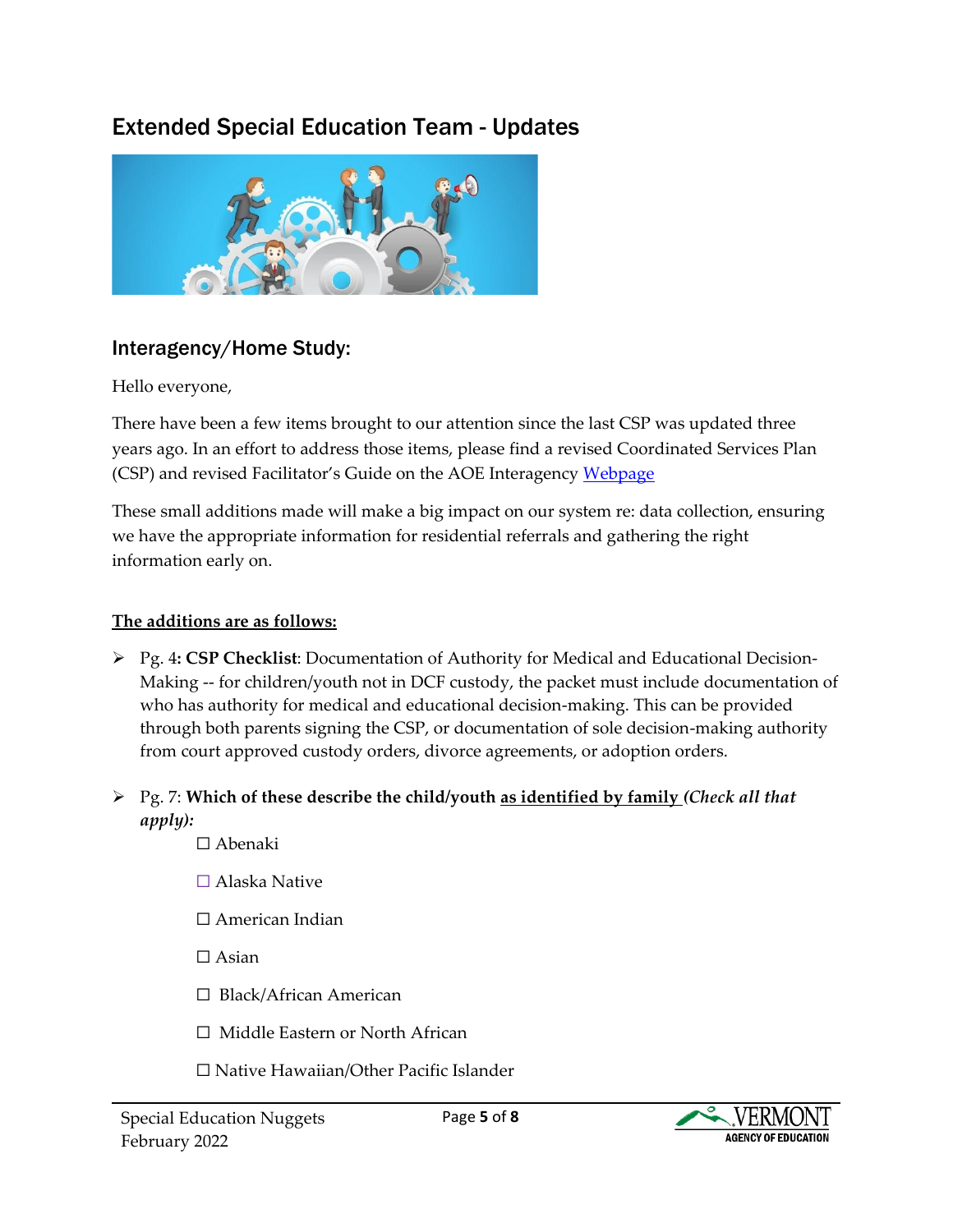☐ Hispanic, Latino, or Spanish

☐ White

☐ Other

☐ Unreported/Chose not to answer

- ➢ Pg. 7: **Name(s) of individuals who have custody of this child/youth:**
	- o As well, see documentation list which requires a custody order be provided outlining who has decision-making authority (physical custody and/or medical decision-making).
- ➢ Pg. 8: **Has this child/youth been found eligible for developmental disability services?**  $\Box$  Eligible; receiving services  $\Box$  Eligible; services pending  $\Box$  Evaluation in process  $\Box$  Assessed; found ineligible  $\Box$  Need to refer

If yes, year of eligibility: \_\_\_\_\_\_ Designated Agency that made the determination: \_\_\_\_\_\_\_\_\_\_

- ➢ Pg. 18: **Person(s) who has authority for medical and educational decision-making:** 
	- o If the child/youth has commercial insurance, indicate that you have checked with the insurance to see if they offer the benefit of covering residential treatment.  $\Box$ Yes, they do  $\Box$  No, they do not

Please forward this broadly to colleagues, schools, families, and anyone else who may be interested.

Thank you! [Cheryle Wilcox](mailto:Cheryle.Wilcox@vermont.gov) and [Diane Bugbee,](mailto:Diane.Bugbee@vermont.gov) SIT Co-Chairs

# **[VERMONT PROGRAM FOR QUALITY IN HEALTH CARE](https://www.vpqhc.org/) CREATION OF ACTIVITY KITS FOR CHILDREN WAITING IN EMERGENCY DEPARTMENTS**

The staff at VPQHC are putting together activity kits for children who are in crisis and waiting in Emergency Departments. As part of these kits (see photos below of the tremendous amount of thought and work going into these activity kits) they will be including the brochure that was developed for families (and updated in December 2022) by [The State Interagency Team.](https://ifs.vermont.gov/content/guide-act-264-families-and-caregivers) The brochure contains useful information to help families navigate a potentially difficult situation. A special thanks to many families and advocates who provided invaluable expertise and feedback in the creation of this resource. You can find the brochure here:  $You Are In the Emergency$ </u> [Department with Your Child In Crisis, Now What?](https://mentalhealth.vermont.gov/sites/mhnew/files/documents/Services/ES/Emergency_Brochure_REV5.pdf)

The Kits are being put together for three age groups with activities and information appropriate to that age group: 3-5 years, 6-12 years and 13-18 years. The kits include things such as coloring

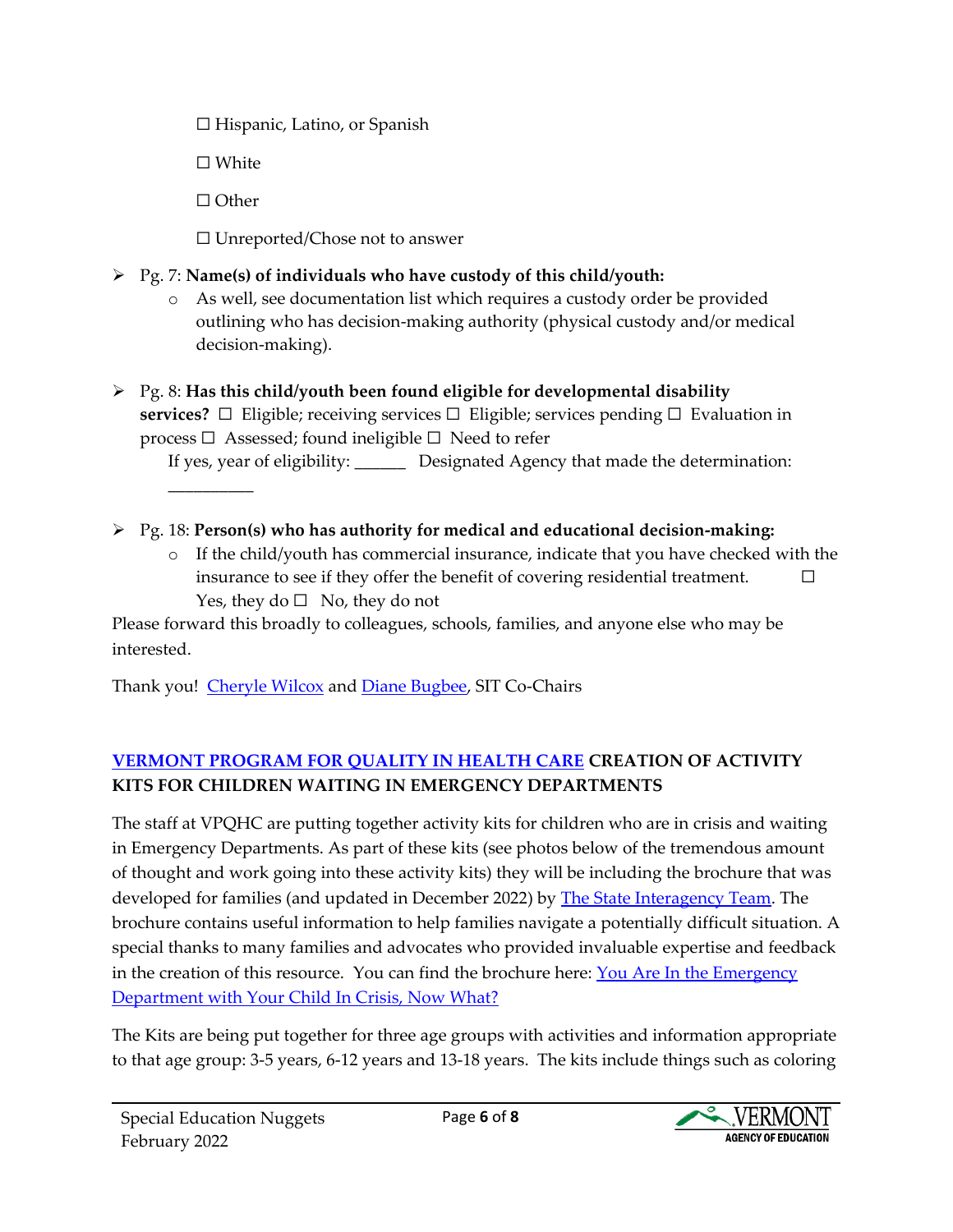books, puppets, stress toys, written materials for older youth, puzzles markers and stress relief activities.

**[Children's System of Care Report](https://mentalhealth.vermont.gov/sites/dmh/files/documents/CAFU/Act264/DMH-Act_264_Advisory_Creation_1988.pdf),** *as required by Act 264 legislation* has just been published. This report brings together data and information from multiple departments at the Agency of Human Services (AHS) and the Agency of Education (AOE). This report can also be found on the Integrating Family Services [website.](https://ifs.vermont.gov/docs/sit)

# Independent Schools

<span id="page-6-0"></span>Nothing at this time.

# Early Childhood

### <span id="page-6-1"></span>ECSE Webinars and Community of Practice

The Early Education Team is providing free virtual webinars and communities of practice on early childhood special education topics throughout the 2021-2022 School Year. Webinars will be recorded and posted for asynchronous viewing. Community of Practice calls on the topic will not be recorded but a  $Q$  and A document will be shared following each  $\text{CoP}$ topic. Resources on previous and current topics can be found on the **ECSE Padlet**.

| <b>Webinar Name</b>               | Date         | Time      | <b>Telephone Link</b> |
|-----------------------------------|--------------|-----------|-----------------------|
| <b>Creating Inclusive</b>         | February 11, | $1pm-3pm$ | $+1802 - 828$         |
| <b>Environments</b> (Webinar)     | 2022         |           | 7667,451960563#       |
| <b>Creating Inclusive</b>         | February 18, | $1pm-2pm$ | $+1802 - 828$         |
| <b>Environments</b> (Community of | 2022         |           | 7667,,652501350#      |
| Practice)                         |              |           |                       |

# Data News

### <span id="page-6-2"></span>**Child Count Data Quality Review**

Thank you to all SU/SDs for your December 2021 Child Count Data submissions. Data quality review is underway; please keep an eye out for questions from the IDEA Data Administration Director, Cassidy Canzani, about your Child Count data. Verification Reports will be sent for your review next month, after the data quality and revision process is completed. Verification Reports will include counts and summaries of the data your SU/SD submitted for review and signatures. - Cassídu Canzaní